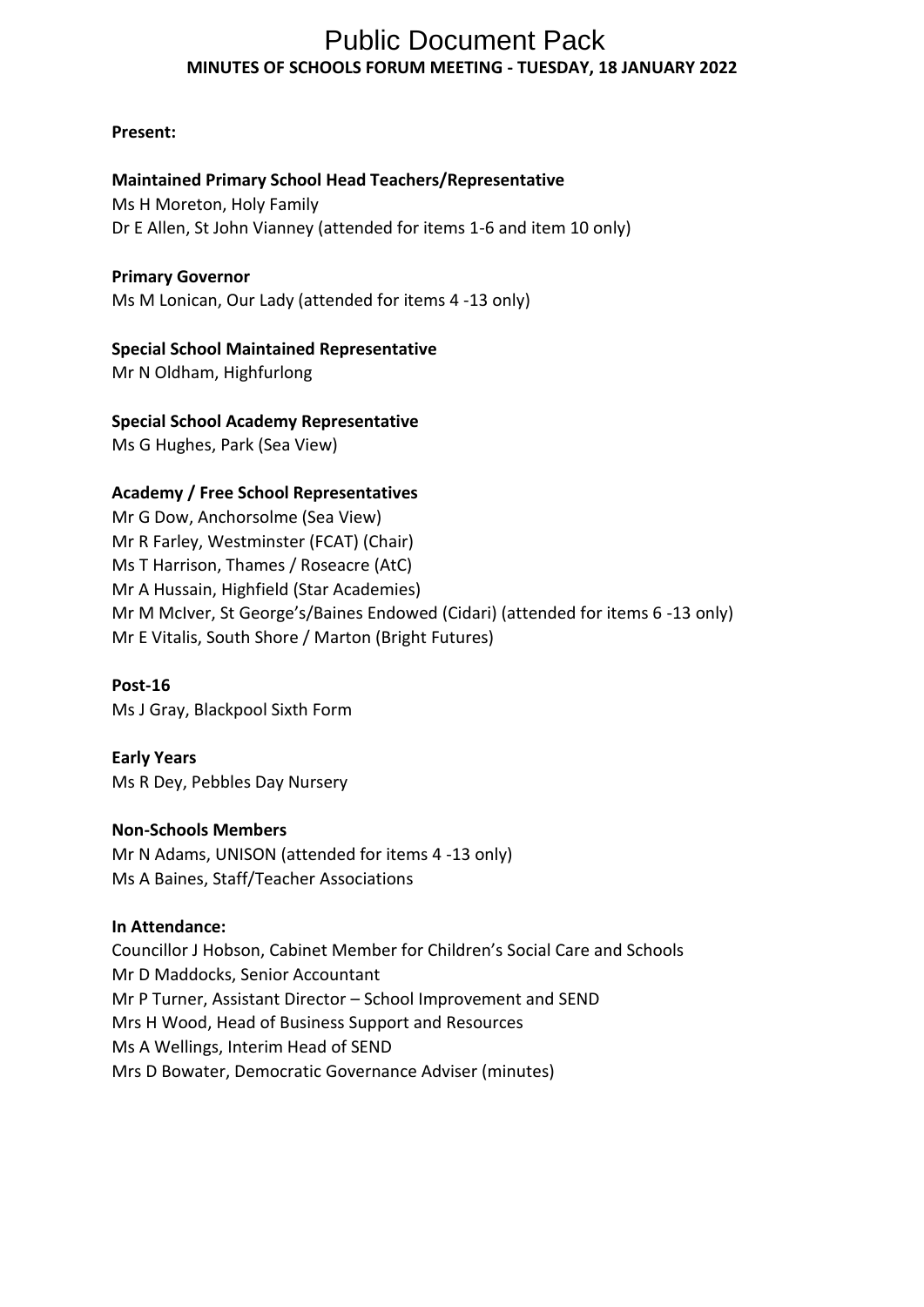### **1 WELCOME, INTRODUCTIONS AND APOLOGIES**

Roger Farley welcomed attendees to the meeting.

Apologies for absence were received from Simon Brennand (Unity / FCAT), Simon Eccles (St Marys BEBCMAT), Victoria O Farrell (Education Diversity) and Mark Golden (Head of Accountancy, Deputy s151 Officer).

#### **2 DECLARATIONS OF INTEREST**

There were no declarations of interest noted at the meeting.

#### **3 MINUTES OF THE PREVIOUS MEETING**

The minutes of the meeting held on Tuesday 12 October 2021 were considered and agreed as an accurate record.

Matters arising from the minutes:

**Discussion on SEND budgets to be scheduled for a Schools Forum meeting in early 2022** – At the October 2021 Schools Forum meeting it was noted that there were a number of items relating to SEND support including Early Help which were being reviewed and it was agreed that a more detailed overview would be presented to either the January 2022 or March 2022 Schools Forum meeting. At the January 2022 meeting, it was noted that an update relating to Early Help would be presented to the March 2022 meeting.

**DSG Budget Monitoring – it had been requested that future papers contain information relating to the quality of provision as well as the efficiency of the provision** – Hilary Wood confirmed that information relating to key performance indicators had been included within the High Needs update.

**Covid Funding Update – an update was requested on the clawback process and implications of the Government's tutoring recovery programme** – an update on Covid Funding was provided at item 11 including a link to the recently published government guidance on the National Tutoring Programme.

#### **4 LOCAL AUTHORITY AND INCLUSION UPDATE**

(Michelle Lonican and Neil Adams arrived during this item)

Paul Turner presented the report to provide an overview of recent developments in the local authority. It was reported that attendance through the first term of 2021/22 had been steady with most schools recording a consistent 90% attendance. It was noted that cases of Covid had risen during the last half term resulting in an increase of both pupil and staff absence. It was reported that schools were managing the situation well.

It was acknowledged that the referrals to the Pupil Referral Unit were lower than previous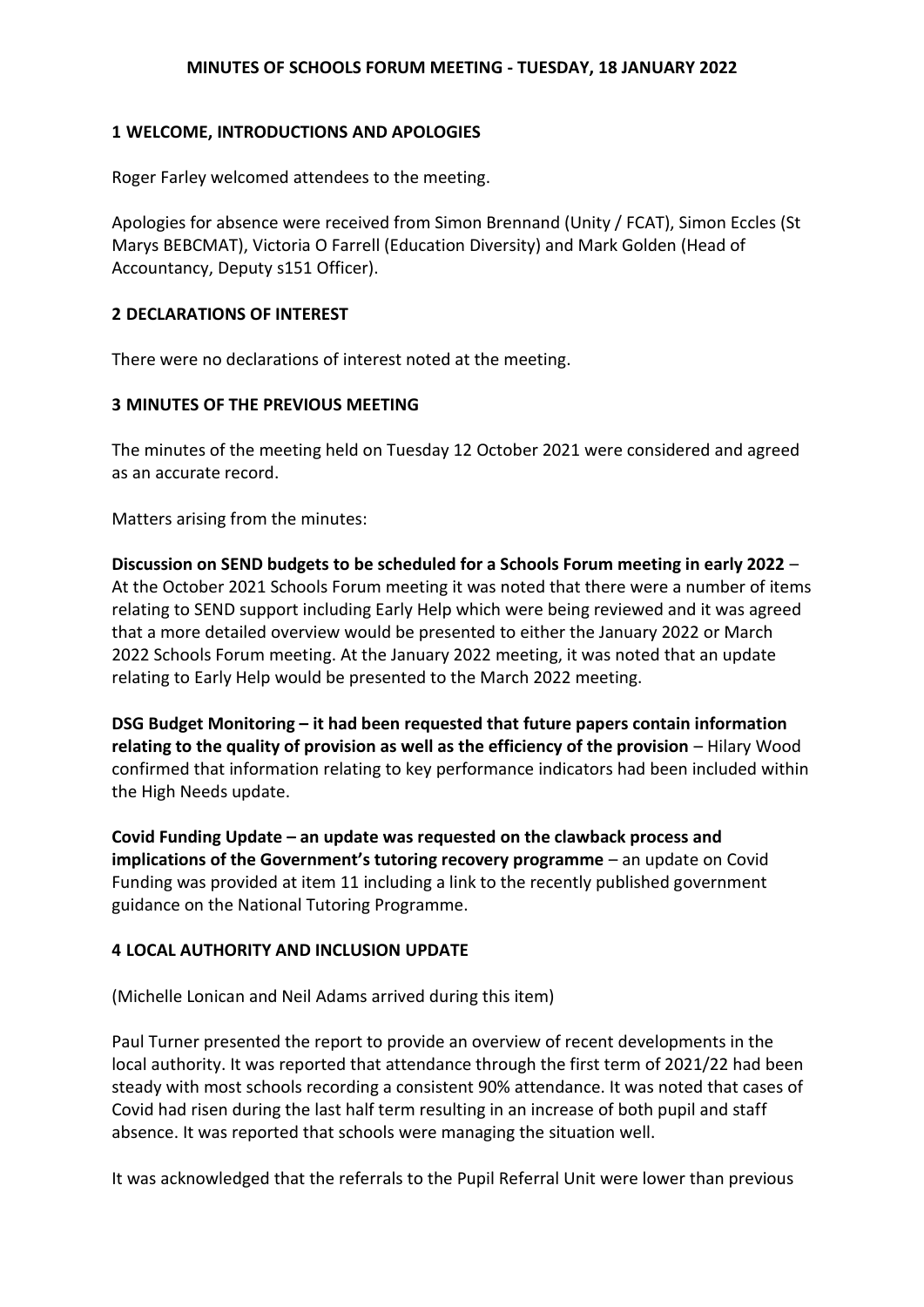years. It was recognised that there were also independent alternative provision providers within the authority area and that there was a need to maintain high quality alternative provision.

It was reported that elective home educated numbers had risen again although more slowly than the same period last year with a number of pupils returning to school since the beginning of the school year. It was noted that there would be discussion at the March Schools Forum meeting as to the funding relating to Elective Home Education and recognised that the Opportunity Area funding stream will reduce.

In relation to permanent exclusions, it was reported that they were marginally higher when compared to the same period in the last school year, but considerably lower than the prepandemic years.

The Forum then moved on to receive comments.

It was noted that in addition to the inspection information presented within the report, the Blackpool Sixth Form College had received a full Ofsted inspection in December 2021, the report was not yet published. Paul Turner agreed that this should have been included within the report and asked the Forum to note the information.

It was also highlighted that both colleges within the town (Blackpool Sixth Form College and Blackpool and the Fylde College) were monitoring attendance as a reduction could potentially impact the young people not in education employment or training (NEET). Paul Turner agreed to monitor this through the relevant local authority work stream.

It was commented that the reduction in access to Educational Diversity was positive however the increase in the elective home education numbers was a concern. One member asked whether this had impacted on staffing and resulted in any redundancies. It was also asked whether there was a financial plan for elective home educated children and acknowledged that they could be grouped into those whose parents had always chosen to elective home educate their children and then those who had done so as a result of Covid-19.

In response, Paul Turner indicated that there was no correlation between permanent exclusions and elective home educated children at the moment. It was noted that the local authority had sustained the pupil referral unit budget during the period of reducing pupil numbers. He also reiterated that the funding relating to high needs and early help would be discussed at the March Schools Forum meeting to address the deficit and also where to place funding in order to address current issues and reinvest for the future. Discussions as to early intervention at primary school age were required and a High Needs Block Working Group would be convened to consider a range of future funding options.

One member asked what the future plan was for the Pupil Referral Unit should the referral numbers remain low. It was queried whether there was too much resource and whether success in other areas would impact on the capacity at the Pupil Referral Unit. In response, Paul Turner indicated that there had been no absolute decisions regarding the Pupil Referral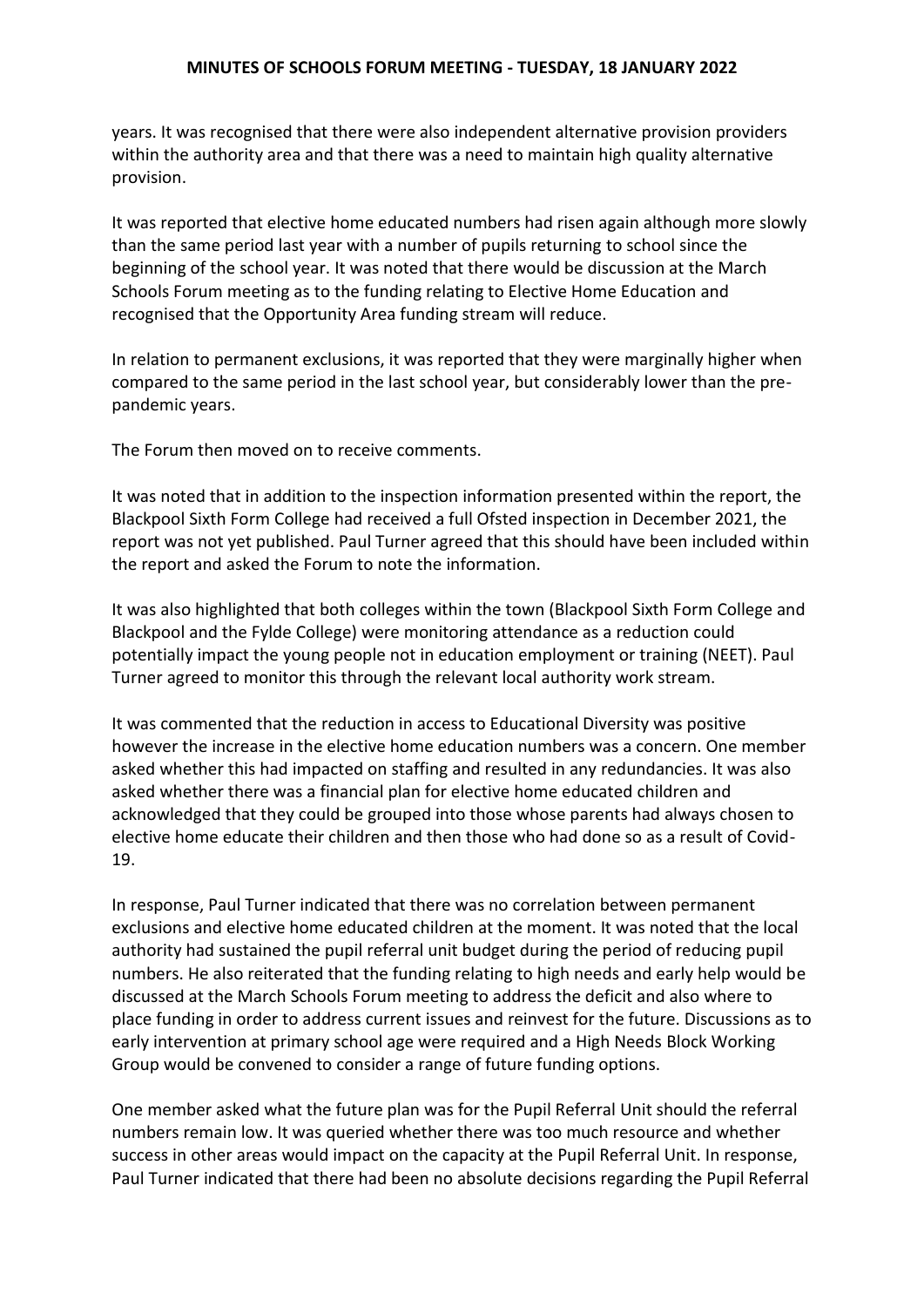Unit however consideration was being given to the number of buildings, the curriculum on offer and other investment. A proposal would be presented to the Schools Forum in Spring 2022. Hilary Wood also confirmed that there had been a predicated fall in numbers at the Pupil Referral Unit due to the work undertaken on inclusion. The local authority had therefore agreed to a two-year fixed funding agreement for the Pupil Referral Unit and work was being undertaken to look at the model once the fixed funding period comes to an end.

One member also enquired about the Chefs Academy offer. Paul Turner confirmed that the capacity of the Chefs Academy was for 24 young people aged 14 plus. It was noted that a mix of young people were considered for each place and that schools could purchase a place for £2k per year which provided two days of provision each week, one in a working kitchen and one working towards an NVQ qualification. The aim was to slowly expand the provision to ensure sustainability and high quality.

# **Actions:**

- **To note that the Blackpool Sixth Form College had received a full Ofsted inspection in December 2021, the report was not yet published.**
- **Paul Turner's team to monitor college attendance within the town and the potential impact on numbers of young people not in education employment or training (NEET).**
- **Paul Turner to convene a High Needs Block working group to consider future funding options.**

# **5 DEDICATED SCHOOLS GRANT BUDGET MONITORING 2021-2022**

Darren Maddocks presented the update to report the budget position of the 2021-22 Dedicated Schools Grant as at 30 November 2021 and the amount of Dedicated Schools Grant reserves forecast as at 30 November 2021.

It was reported that budget monitoring to the end of November 2021 forecasted a £693k over spend against a deficit budget of £326k. Therefore, the total in-year shortfall was estimated at £1.019m. The major in year variances included a higher demand relating to Post 16 placements than budgeted of £306k; increased costs for the Oracle building and resilience coaches relating to access and inclusion of £105k; Special Schools placement growth of £154k and Exceptional Circumstances costs higher than budgeted £175k.

In relation to reserves, the local authority were able to account for a transfer into DSG reserves of £1.604m from a provision that had been set aside in the current and previous financial years. The provision was set aside to allow payments to be made to new and growing academies and free schools for the April to August periods, given that the academy financial year differed from the local authority and Education and Skills Funding Agency (ESFA) financial year. It had subsequently been established that the provision was not required, as the ESFA had paid those schools in full, including for the period from April to August. The discrepancy in accounting treatment only came to light some time after the provision was first established, and the local authority assumed that the ESFA would recover the funding. In November 2021, the Department for Education confirmed that they would not recover the funding, stating that it should be treated as part of DSG.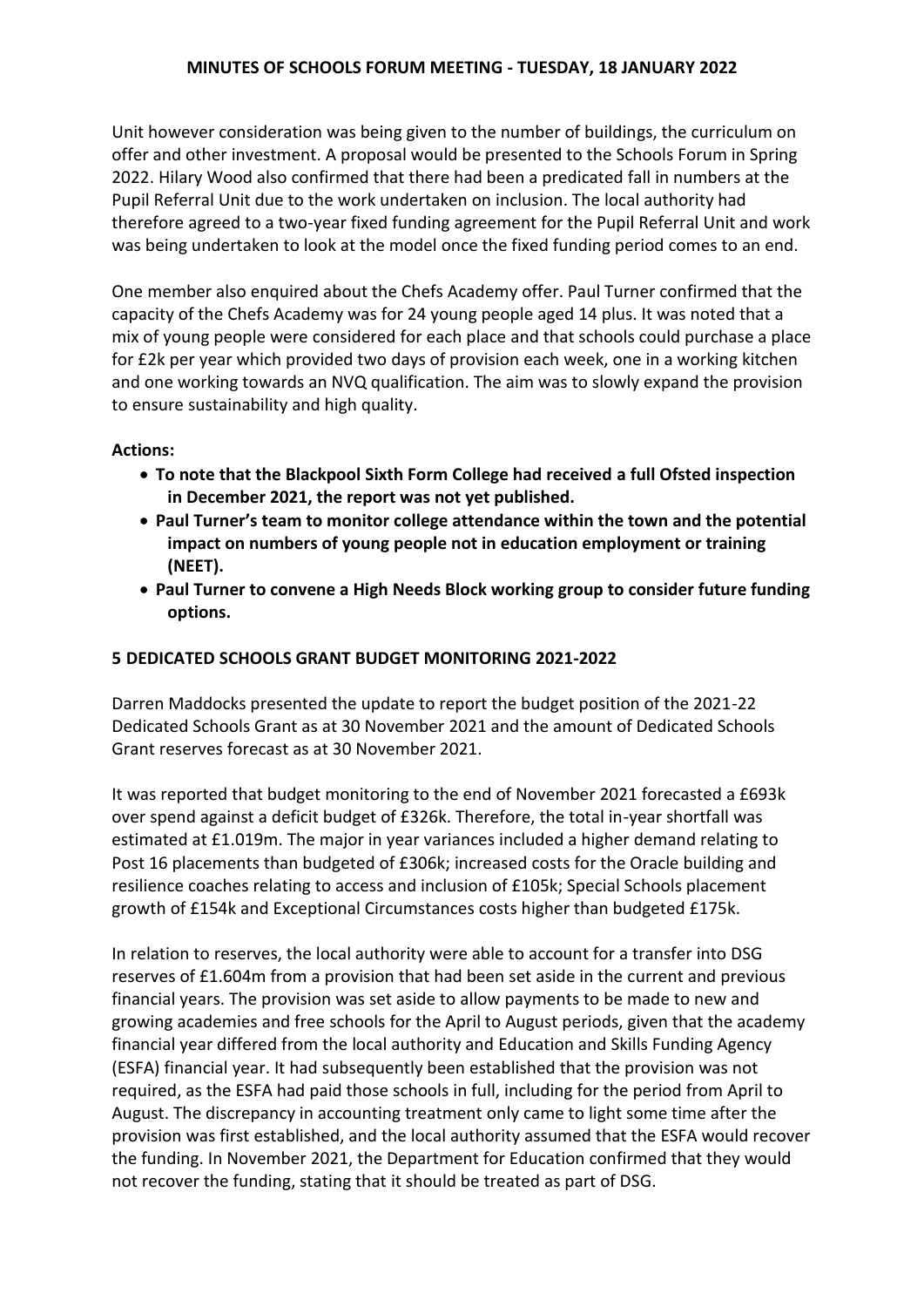When the transferred provision was added to the brought forward deficit of £5.766m and the in-year deficit of £1.019m, the resulting forecast DSG deficit by 31 March 2022 reduced to £5.181m. This excluded the maintained schools reserves (£3.919m) and the specific Union Fees reserve (£44k).

There were no questions following the report but the increase in money was welcomed.

Hilary Wood also provided assurances that the money that had been set aside had not impacted on schools but was a technical accounting adjustment. She also confirmed that there had been confusion between the local authority and the ESFA which took time to understand and which was why the amount grew. Following discussion, the ESFA confirmed that the money could be retained as a one-off situation.

### **6 HIGH NEEDS UPDATE**

(Matt McIver arrived during this item)

Hilary Wood presented the report to update on the latest developments relevant to the High Needs budget. As previously reported, owing to the pressure on the High Needs budget, a medium term financial plan had been developed to monitor forecast expenditure against the high needs budget and factor in predictions of where savings could be achieved.

It was noted that despite additional government funding in recent years, pupil numbers in high cost placements continued to increase. The latest forecasts showed a position where costs in 2021/22 would exceed the High Needs funding allocation by £2.254 million. However it was noted that the cumulative deficit against Dedicated Schools Grant was expected to reduce by a forecast £585k to £5.184 million by March 2022 due to the provision that had been released.

It was noted that the allocation of High Needs funding for 2022/23 had been confirmed. As reported at the last meeting, this would be the third and final year of the announced threeyear settlement for schools and High Needs, with the increase for Blackpool equating to almost 11% compared to 2021/22. Furthermore, the Spending Review in October 2021 announced an additional £1.6 billion for schools and High Needs, on top of previous allocations. The High Needs element had been confirmed as £325 million, of which Blackpool would receive £946k, taking the year-on-year increase to almost £4 million, or 15%. It was anticipated that there would be enough in the High Needs budget in future years to cover spend, and that the cumulative deficit might be recovered in the next three years.

It was reported that the local authority, in conjunction with the Special Educational Needs and Disabilities (SEND) Board, was in the process of drawing up a SEND Improvement Plan. A number of actions within the plan would have financial implications for the High Needs Block. In the short-term, due to the immediate need for additional space to accommodate pupils in Blackpool's special schools, plans continued to create additional capacity at the Oracle building for Park's post-16 students.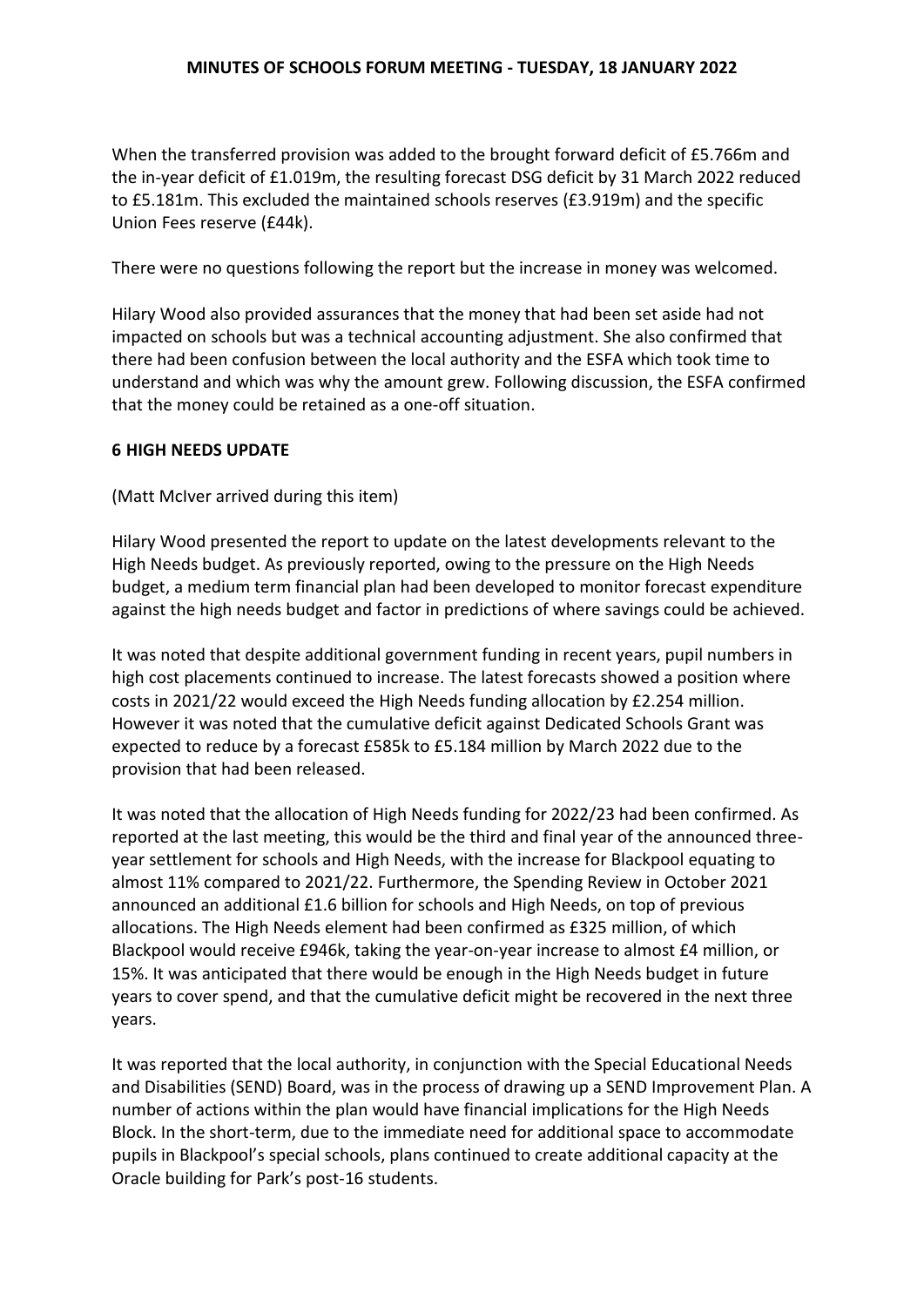It was also noted that the key performance indicator information provided showed trends and impact on SEND and inclusion.

The Forum then moved on to receive comments.

One member commented that the report was encouraging however queried why there was still a high cost relating to out of area placements and what the pressures were should this continue. It was also queried about low Education, Health and Care Plan (EHCP) numbers and the reasons for this. In response Paul Turner confirmed that all children who required an EHCP would receive one. In relation to provision, the local authority were looking at options for provision to reduce costs where possible and still provide the best options. The decision-making process for placing children out of borough would also be considered as would the questions asked at Annual Review meetings to determine whether the provision was correct.

It was noted that Blackpool Sixth Form were looking at their provision for young people with SEND to look to meet the needs and help to keep students within the borough. It was acknowledged that there were land based courses out of borough that could not be accessed in Blackpool colleges.

One member asked whether Blackpool needed its own Social Emotional Mental Health (SEMH) provision.

One member commented that as the special school provision available in Blackpool was renowned and parents felt confident choosing the provision for their children, this created an issue of increased demand for special school places. In contrast, the capacity within special school settings was full therefore support was needed to ensure that children were accessing the right education setting and those who could access that in mainstream schools, did so. The challenge remained of retaining parental confidence, supporting parental choice and making the system work.

# **7 EXCEPTIONAL CIRCUMSTANCES FUNDING**

Hilary Wood presented the report on the local authority's proposal to replace the current methodology for allocating Exceptional Circumstances funding to mainstream schools and the proposed reduction in the budget for Exceptional Circumstances from £165k to £100k from 2022/23.

It was noted that in 2013/14, the way that pupils with high cost needs were funded changed nationally. There was a significant transfer of funding from central Council budgets into mainstream schools' delegated budgets, and a new requirement for those schools to fund the first £6,000 of the costs of meeting the additional educational needs of each pupil.

As a school's notional SEN budget was not separate to its formula funding, but an assumed element of it, each local authority set out in its local formula how the notional SEN budget was calculated. In Blackpool, formula factors of prior attainment and deprivation were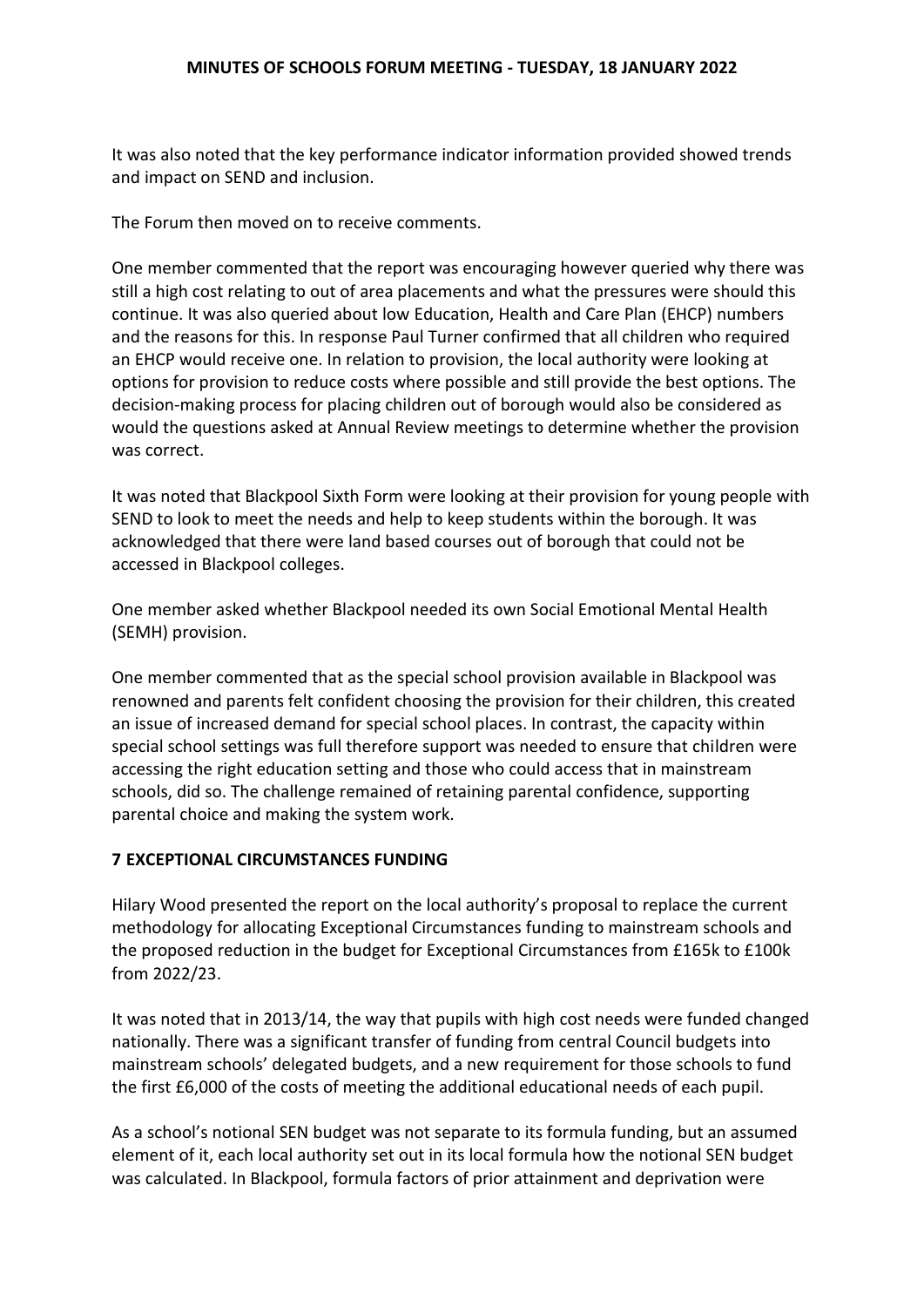considered.

It was recognised that on occasion, a school may have a disproportionate number of pupils with more complex needs and may not have funding to cover the number of pupils with high needs. The Department for Education therefore allowed local authorities to define the circumstances in which additional funding may be provided from the local authority's High Needs block. As agreed by Schools Forum, in Blackpool, this additional funding (Exceptional Circumstances funding) was calculated by comparing 20% of a school's Notional SEN Budget with the number of pupils with EHC plans, and funding was allocated if the 20% was insufficient to meet the first £6,000 of additional costs for those pupils. The calculation was carried out three times a year, using a snapshot of pupils on roll at the start of each term.

It was noted that the number of schools receiving funding had increased from six in 2017/18 to 19 (so far) in 2021/22, with costs rising from £50k to a forecast £340k (against a budget of £165k) during the same period. In a situation where over half of mainstream schools were in receipt of funding, this could no longer be classed as "exceptional circumstances". It was also suggested that many schools did not anticipate the funding, given that a number of queries were received each year asking what the funding related to.

Due to the pressures on the High Needs Block, the local authority proposed a change to the current criteria for accessing funding to reflect only exceptional circumstances. In considering the options for change, account had been taken of practice across other North West authorities relating to this source of funding for schools.

Hilary Wood outlined the proposed methodology to be undertaken from April 2022 and the change in threshold from 20% of the notional SEN budget to 35%. Payments would also not be automatically generated, but schools would need to apply for funding if they felt they had insufficient funding to cover the first £6k of costs for pupils with high needs.

It was reported that had the 35% threshold been applied in 2021/22, it would have resulted in an estimated four schools receiving funding of almost £100k in total. It was therefore proposed that the Exceptional Circumstances budget for 2022/23 be reduced from £165k to £100k.

The Forum then moved on to receive comments.

It was suggested that the aim should first be to contain spend with the existing budget before looking to reduce the spend rather than an initial cut in the budget. In response, Hilary Wood confirmed that the model was based on the change of threshold of the notional SEN budget from 20% to 35%. Paul Turner also confirmed that a review of how the policy premise was originally determined was required.

A further question asked whether the young people with SEND could be distributed more evenly across the schools. Hilary Wood confirmed that there were 19 schools that provided for more children than their budget accounted for. It was also suggested that owing to the number of queries relating to the funding, some schools were not reliant on the funding however the retention of the ability to offer exceptional circumstances funding was needed.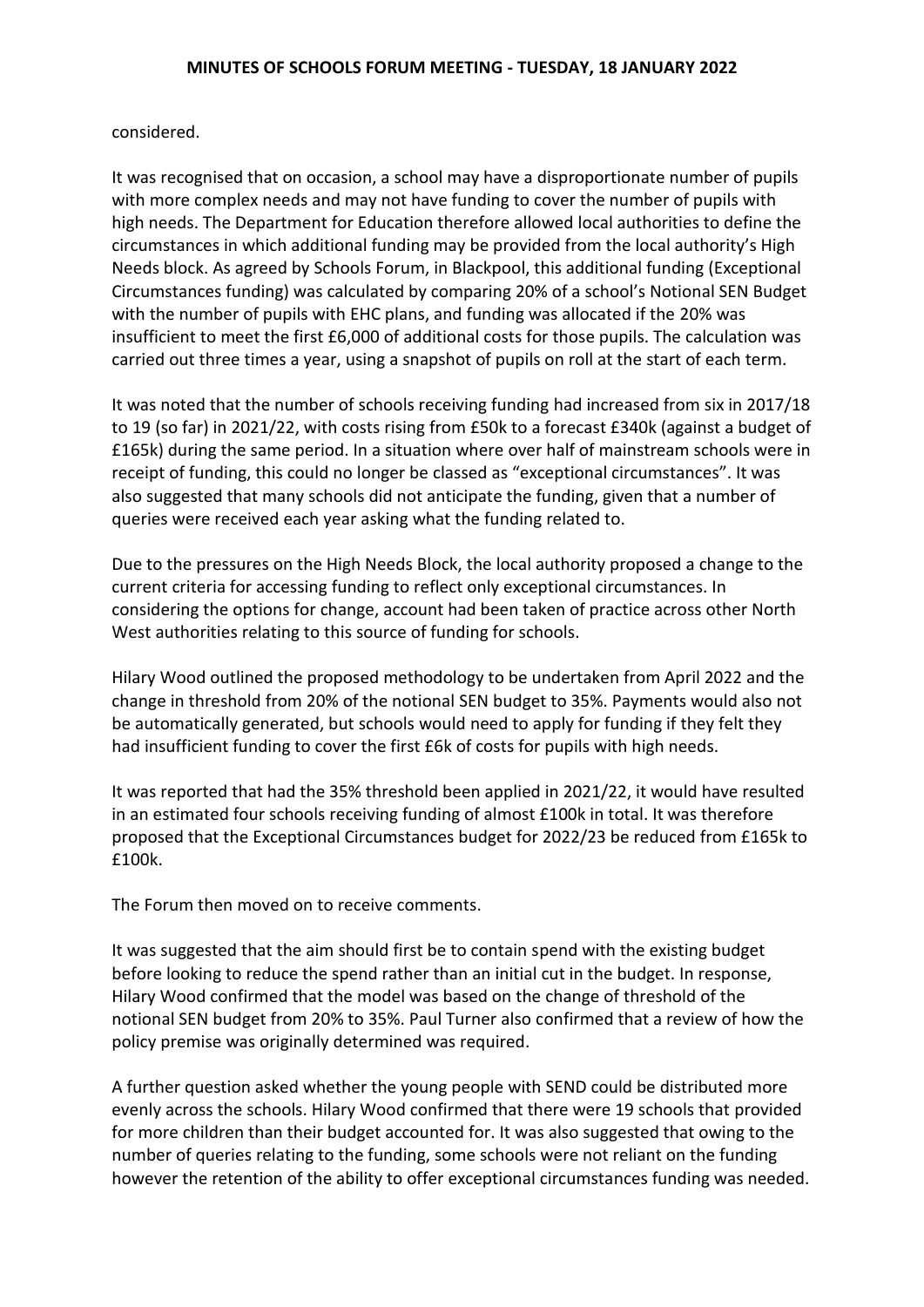It was also suggested that there needed to be best practice to enable all schools to be appealing to families.

A concern was raised as to the wording and to determine what 'exceptional circumstances' were and the thresholds of the policy being discussed. In response, Paul Turner confirmed that the discussion in the Forum related to the finances as the proposal was to change the formula. It was also commented that some schools may have already budgeted for the funding.

It was reiterated that the local authority wanted to implement the new methodology from April 2022, however the awaited outcome of the government SEND review may provide a need for further changes. However the local authority wanted to proceed and support from Schools Forum members was sought.

Following a vote of those Schools Forum members in attendance, the majority agreed to support the local authority's proposal to replace the current methodology for allocating Exceptional Circumstances funding to mainstream schools with the alternative methodology.

Following a vote of those Schools Forum members in attendance, the majority did not agree to support the proposed reduction in the budget for Exceptional Circumstances to £100k from 2022/23.

#### **Resolved:**

- **Following a vote of those Schools Forum members in attendance, the majority agreed to support the local authority's proposal to replace the current methodology for allocating Exceptional Circumstances funding to mainstream schools with the alternative methodology.**
- **Following a vote of those Schools Forum members in attendance, the majority did not agree to support the proposed reduction in the budget for Exceptional Circumstances to £100k from 2022/23.**

#### **8 DRAFT DEDICATED SCHOOLS GRANT BUDGET 2022-2023**

Hilary Wood presented the report to outline the provisional estimates for the use of Dedicated Schools Grant (DSG) in 2022/23.

It was reported that in addition to the DSG, the Government had announced an extra £1.6 million for schools and High Needs in its Spending Review of October2021. The allocation for Blackpool schools had been provisionally set at just over £3 million, taking the increase to £6.5 million, which equated to 6.9% compared to 2021/22. It was noted that the additional funding would be allocated directly to schools as a supplementary grant, with school-level funding amounts confirmed in spring 2022.

It was reported that Blackpool would also receive an additional £946k of High Needs funding, taking the year-on-year increase to £3.8 million, or 15.1%.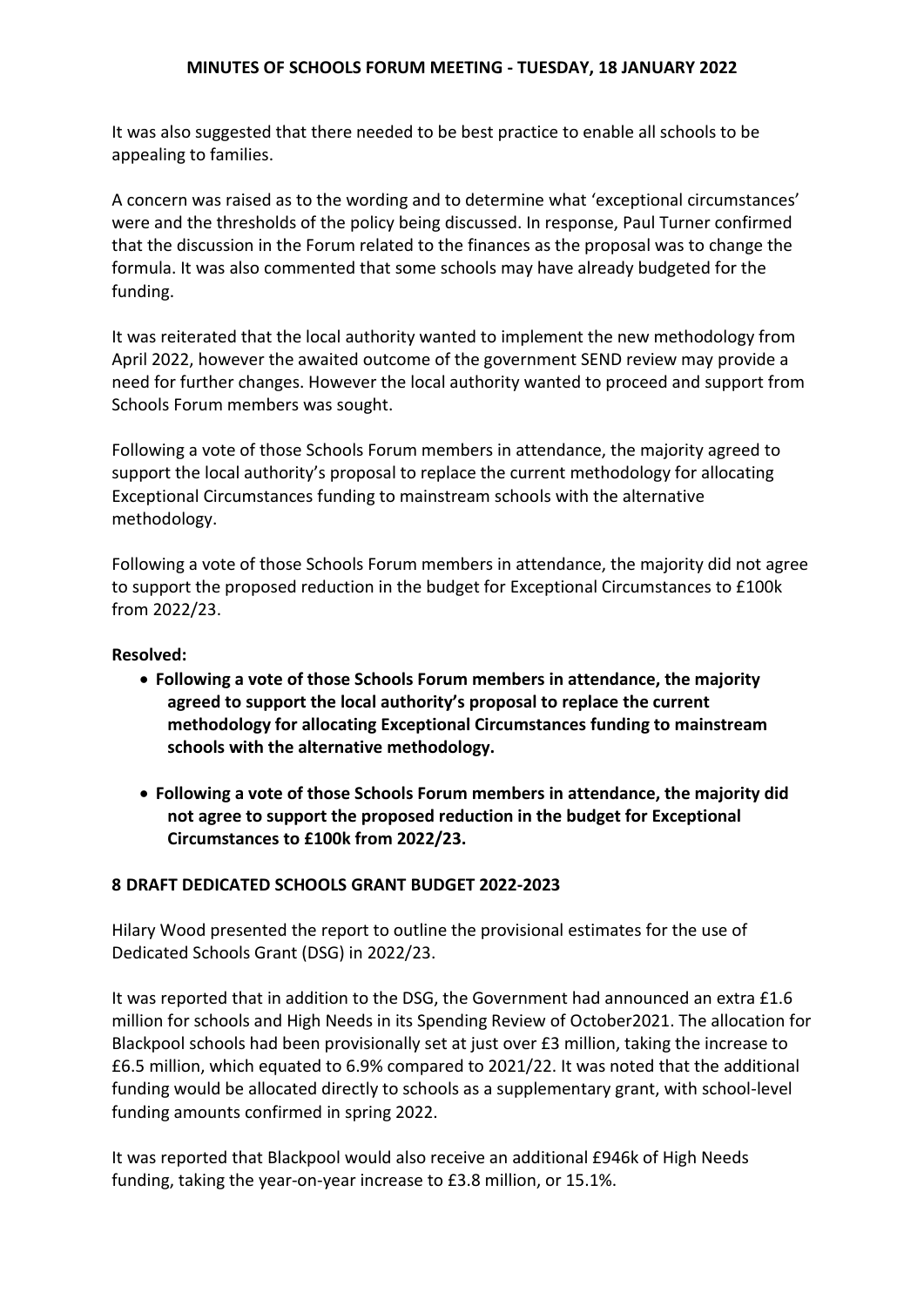The provisional forecast expenditure against DSG for 2022/23 was provided and it was noted that the additional £3 million that schools were to receive directly via the supplementary grant had been excluded, but the additional £946k of High Needs funding had been included.

It was reported that the local authority had proposed to add £90k to the Schools Block total of £98.8 million from the growth fund contingency, and also transfer 0.5% to the High Needs Block, which amounted to £494k. The net figure would be allocated to schools via the local school funding formula.

It was recognised that Central Schools Services Block had decreased in total by £87k and a proposal would be presented to the March Schools Forum meeting on the detailed proposed budget. It was also recognised that the total High Needs block increase of £3.8 million, including additional Spending Review monies, would have a significant impact on the ongoing pressures on costs for pupils with additional needs. It was proposed that the Early Years Block funding be fully allocated to Early Years provision and services. It was also noted that the birth rate was reducing and the implications that this would have.

In summary, it was estimated that the in-year surplus on DSG could amount to £2.3 million, which would reduce the forecast cumulative deficit at 31 March 2023 to £4.5 million.

There were no questions or comments following the report.

# **9 SCHOOLS FUNDING FORMULA 2022-2023 PROPOSALS**

Hilary Wood presented the report and it was noted that the principles of the Schools Funding Formula 2022/23 had been agreed at the last meeting. Members were asked to consider the local authority's proposal for the schools funding formula for 2022/23 and to note the estimated allocations of the Schools Supplementary Grant 2022/23 for schools for pupils aged between five and 16.

The Minimum per Pupil Funding levels, which were mandatory in local funding formulae, increased to £4,265 for primary schools, and £5,525 for secondary schools. It was noted that on 16 December 2021, the Department for Education (DfE) announced allocations of Dedicated Schools Grant (DSG) for 2022/23. Based on a Pupil Unit of Funding of £4,747 and a Secondary Unit of Funding of £6,415, together with pupil numbers taken from the October 2021 school census, Blackpool's Schools Block of funding was £98.818 million, which included growth funding of £674k.

The growth funding of £674k compared to £645k in 2021/22. Currently in Blackpool, the only new and growing school was Armfield Academy. The requirement to fund the estimated new pupils from September 2022 to March 2023 was £770k, leaving a gap of £96k compared to the available growth funding. A growth fund contingency of £90k set aside from previous year's growth funding could be brought into the formula to practically bridge the gap. The 2022 intake at Armfield would see the secondary phase filled up, with only two further years of new year groups to follow in the primary phase. This means that the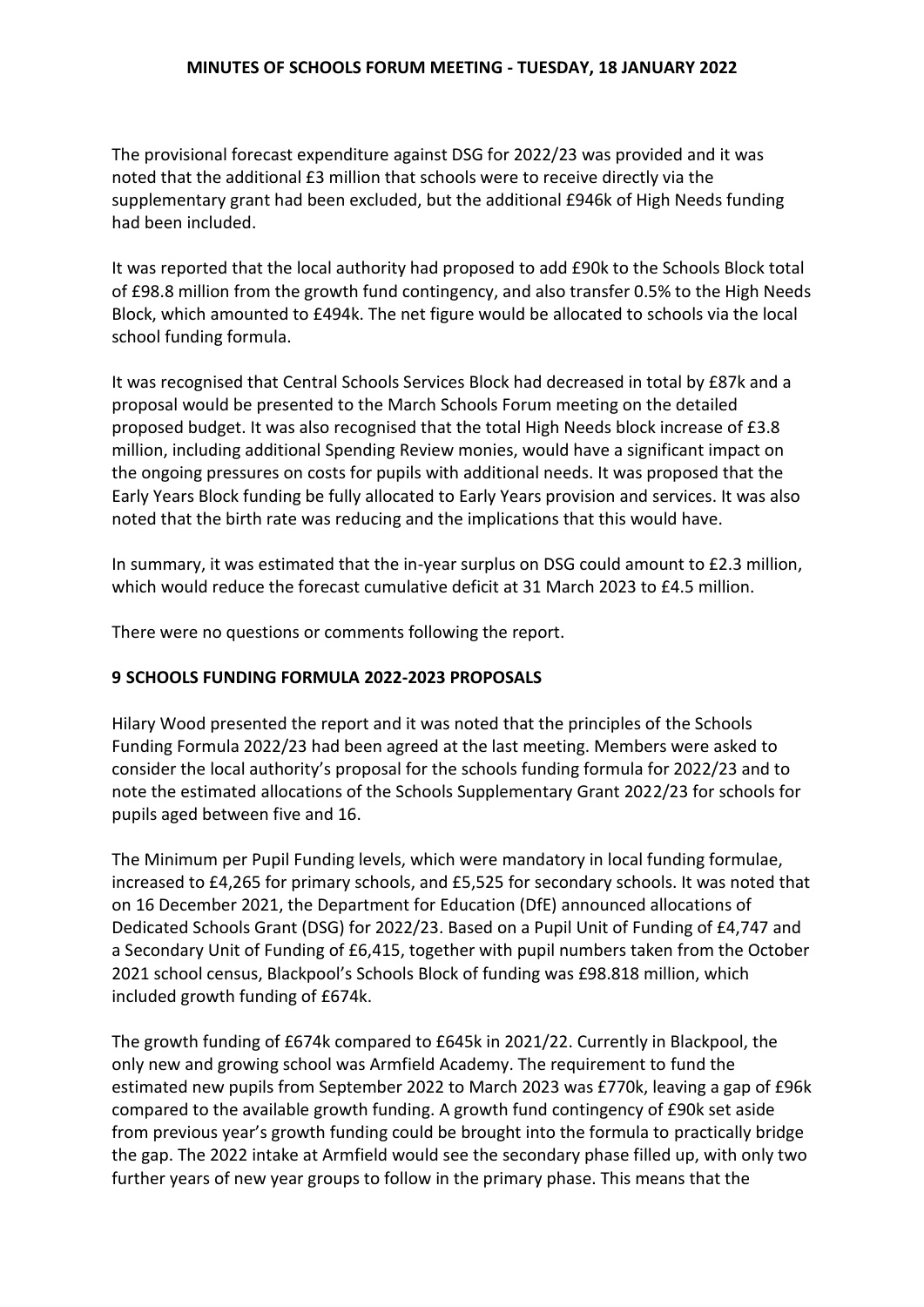requirement for growth funding for Armfield in 2023/24 and 2024/25 would be much reduced.

It was noted that in October 2021 Schools Forum agreed to make a 0.5% transfer from the Schools Block to the High Needs Block, and to do this by way of a reduction to the Basic Entitlement factor values.

It was reported that the additional schools funding would be allocated through the schools supplementary grant from April 2022 before being incorporated into the National Funding Formula, the grant would continue from April to August 2023 for academies.

The schools supplementary grant would only be payable to public sector employers therefore further education colleges, sixth form colleges, independent learning providers, as well as private and voluntary sector early years providers would not be eligible to receive the funding.

The Forum then moved on to receive comments.

It was queried whether the allocation of the supplementary schools grant had to be based on free school meal allocation as this widened the gap in funding and was disproportionate. In response, Hilary Wood confirmed that the allocations were based on a national formula of a per pupil amount, a lump sum, and additional funding for those who received free school meals.

A further question related to the modelling for the costs. Hilary Wood confirmed that the government had undertaken some modelling and that there was an expectation that the funds would assist with the increase in teacher salaries as well as the introduction of the health and social care National Insurance levy.

A further observation was that some of the costs were not pupil premium related and yet the allocation was based on pupil premium figures which was unfair. In response, Hilary Wood confirmed that the formula had been developed centrally and the only influence would be for the local authority to participate in relevant consultation exercises relating to the allocation of funds and the formula.

Following a vote of those schools and early years members in attendance, the majority agreed to the local authority's proposal for the allocation of school funding in 2022/23 and noted the estimated allocations of the Schools Supplementary Grant 2022/23 for schools for pupils aged between five and 16.

In addition, Councillor Hobson agreed to the local authority's proposal for the allocation of school funding in 2022/23.

### **Resolved:**

 **Following a vote of those schools and early years members in attendance, the majority agreed to the local authority's proposal for the allocation of school funding in 2022/23 and noted the estimated allocations of the Schools**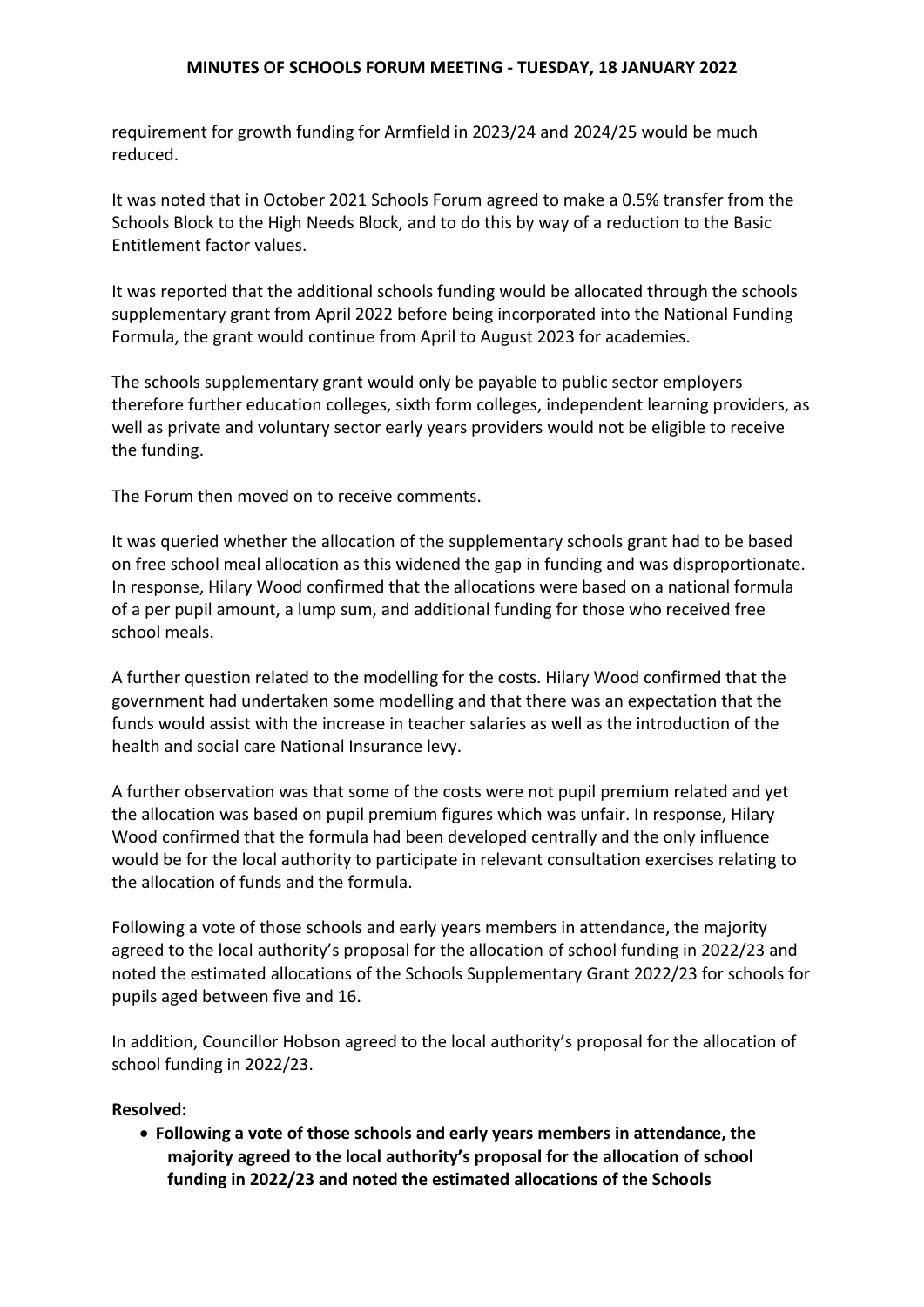**Supplementary Grant 2022/23 for schools for pupils aged between five and 16.**

# **To note:**

 **Councillor Hobson agreed to the local authority's proposal for the allocation of school funding in 2022/23 as the elected member of the Forum.**

# **10 DE-DELEGATION OF SERVICES AND RETENTION OF FUNDING FOR EDUCATION FUNCTIONS 2022-2023**

Hilary Wood presented the report and approval was sought for the de-delegation of services and the retention of funding for Education Functions. It was recognised that only maintained school representatives were eligible to vote on the recommendations. It was also noted that there had been a meeting of the Primary Headteachers prior to the Schools Forum meeting where the points had been discussed.

### *Free School Meals*

It was noted that the de-delegation amount per Free School Meal pupil would be set at £13.23 in 2022/23, compared to £13.00 in 2021/22. The increase equated to 1.75% which was in line with the anticipated local government pay award for 2021/22.

Maintained mainstream primary school members in attendance agreed to the continued dedelegation of funding for free school meal eligibility checks at the rate of £13.23 per free school meal pupil.

# **Resolved:**

 **Maintained mainstream primary school members in attendance agreed to the continued de-delegation of funding for free school meal eligibility checks at the rate of £13.23 per free school meal pupil\*.**

### *Union Duties*

It was noted that agreement was reached between unions on the number of days that each union could claim from the central pot to fund the facilities time of the teaching unions. In October 2020 Schools Forum agreed that Unison would be included within the collective funding arrangements. Therefore members of both teaching and non-teaching unions could be supported by local representatives during the school day. Schools Forum also agreed to a five-year plan for the use of accumulated reserves, which set out the per pupil rate payable by schools, as well as the day rate for union cover.

It was proposed that in line with the agreed five-year plan, the de-delegation amount for 2022/23 would increase by 20p per pupil to £4.40 compared to £4.20 per pupil dedelegated in 2021/22. However, it was noted that forecast reserves at March 2022 were likely to be higher than anticipated in the five-year plan.

It was queried whether the reserves could be utilised and either look to freeze the payment for 2022/23 or reduce the increase by half to 10p per pupil. Hilary Wood confirmed that the amount could be considered outside of the meeting following modelling of these options or brought back to the March 2022 Schools Forum for discussion.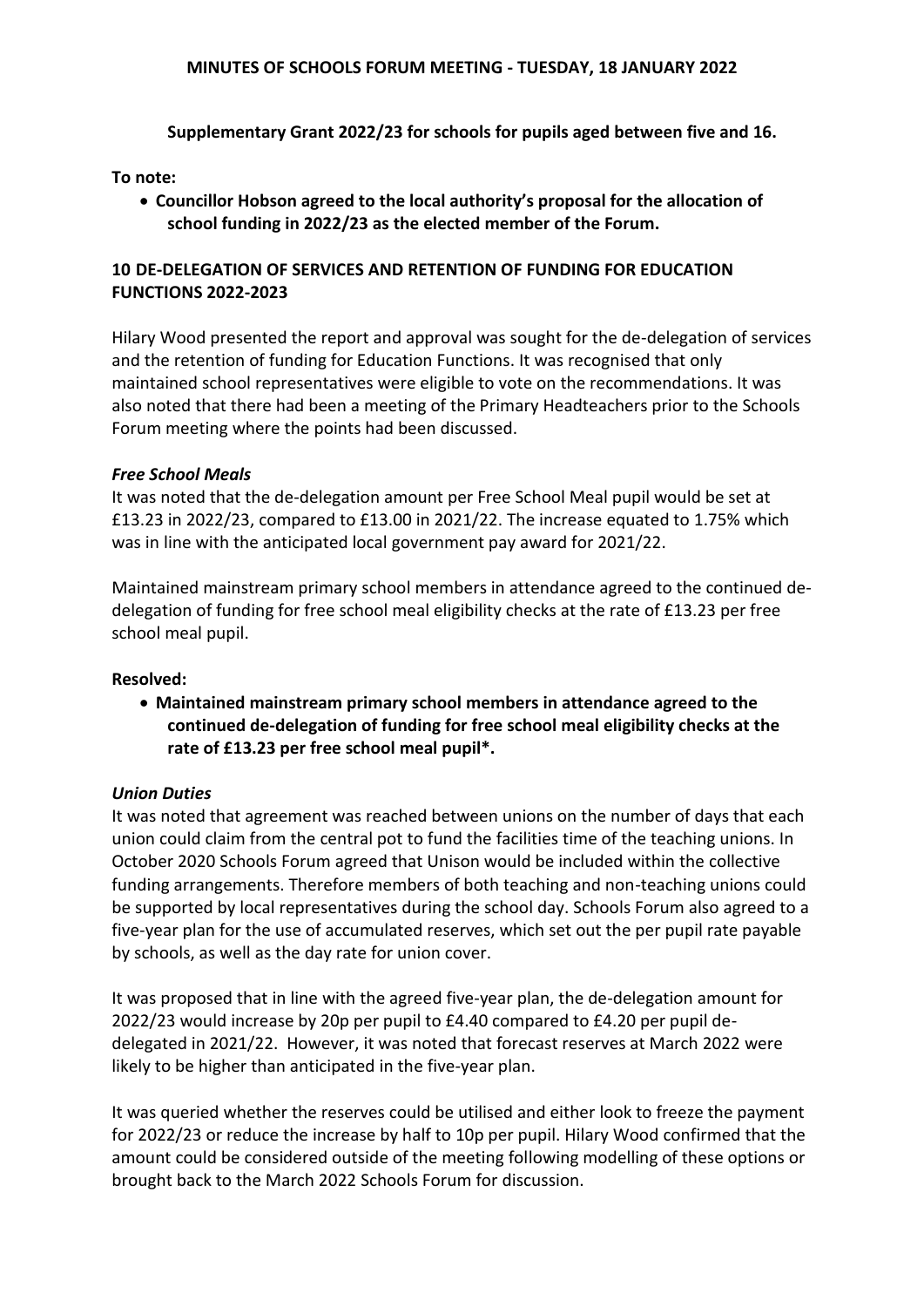The maintained mainstream primary school members in attendance agreed to the continued de-delegation of funding for union duties but did not agree to a specified rate per pupil at this time.

# **Resolved:**

 **The maintained mainstream primary school members in attendance agreed to the continued de-delegation of funding for union duties but did not agree to a specified rate per pupil at this time\*.**

### **Action:**

 **Hilary Wood to determine the rate per pupil options for the de-delegation of funding for union duties considering use of the reserves and either discuss with the mainstream primary school members outside of the Forum meeting or bring information back to the March 2022 Schools Forum.**

### *School Improvement*

It was reported that in October 2021, the Department for Education (DfE) consulted on reforming how local authorities' school improvement functions were funded. In the consultation, the DfE proposed to reduce the LA School Improvement Monitoring and Brokering Grant by half in 2022/23, and remove it completely from April 2023. Given the small number of local authority schools, Blackpool had historically received the minimum grant level of £50k each year.

It was recognised that the grant had been provided to local authorities since 2017 to enable them to fulfil their core school improvement responsibilities in respect of maintained schools. The funding available to local authorities to meet their statutory duties would need to be replaced by de-delegation of funding from maintained schools, or by setting up a traded service.

The rationale for the DfE's proposal to remove the grant was due to their belief that local authorities used the grant predominantly on early challenge and support in cases of potential underperformance, rather than for formal intervention powers. The DfE therefore proposed that funding for these activities be replaced by de-delegation from maintained school budgets or buy-back from a traded service, arguing that academies in trusts have their funding reduced in respect of school improvement through the MAT top-slice, and stand-alone academies have to pay for it from their school budgets.

The consultation closed in November 2021. A verbal update at the meeting confirmed that the outcome had been published in recent days, noting that the plans were to be taken forward as proposed, with Blackpool's grant reducing to £25k in 2022/23 before being removed completely from 2023/24. It was noted that in order to replace the lost income of £25k in 2022/23, and continue the same level of support for maintained schools, dedelegation of £5.58 per pupil would be required.

It was confirmed that through discussions with Primary Headteachers, they were overall in support of the proposal.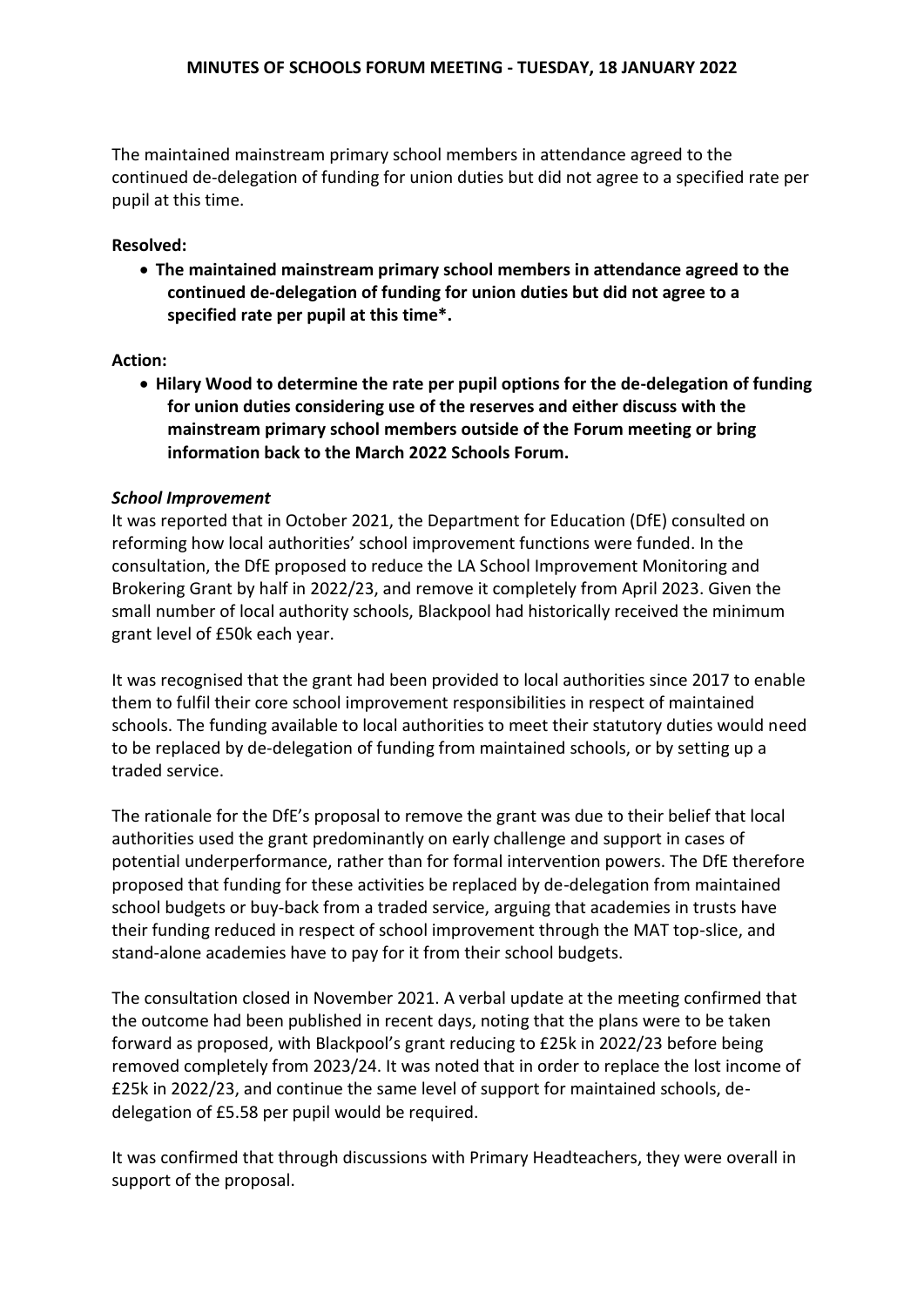The maintained mainstream primary school members in attendance agreed to the dedelegation of funding for school improvement services at the rate of £5.58 per pupil.

# **Resolved:**

 **The maintained mainstream primary school members in attendance agreed to the de-delegation of funding for school improvement services at the rate of £5.58 per pupil\*.**

\*As a point of clarity, it was noted that the voting on the de-delegation of services did not apply to special schools however the maintained special schools member confirmed that those schools would be happy to adopt the de-delegation arrangements for free school meals, union duties, school improvement and education functions as discussed.

### *Education Functions*

It was noted that in the 2015 Spending Review, the Government announced that it would be cutting £600m from the Education Services Grant (ESG), a funding stream paid to local authorities outside of the local government finance settlement in respect of certain education functions. There were two elements of ESG – the retained grant, and the general grant. Retained ESG was only paid to local authorities, and funded the responsibilities they hold for all pupils in the area, regardless of whether they could be educated in maintained or academy schools. The general element of ESG was paid to local authorities in respect of the pupils in maintained schools. It was also paid separately to each academy in respect of the pupils in their own school.

In November 2016, details were released of how the £600m of savings would be realised. The retained element of ESG was transferred into Dedicated Schools Grant from April 2017, and formed part of the Central Schools Services Block since April 2018. The general element of the grant ended in September 2017 for both local authorities and academies.

Despite this, the local authority remained responsible for providing the functions that were covered by it on behalf of its maintained schools. Financial regulations allow for funding to be retained from the budgets of maintained schools in order to cover the costs.

In previous years, Schools Forum agreed to allow the local authority to retain funding from maintained school budgets in order to cover specific support that was provided to maintained schools (but not to academies) at no cost.

The 2022/23 amount had been calculated at £36.94 per pupil, which equated to a 1.75% increase on the 2021/22 amount of £36.30, in line with the anticipated local government pay award for 2021/22.

The maintained school members in attendance, agreed to the amount of £36.94 per pupil being retained from school budgets for the purpose of funding education functions.